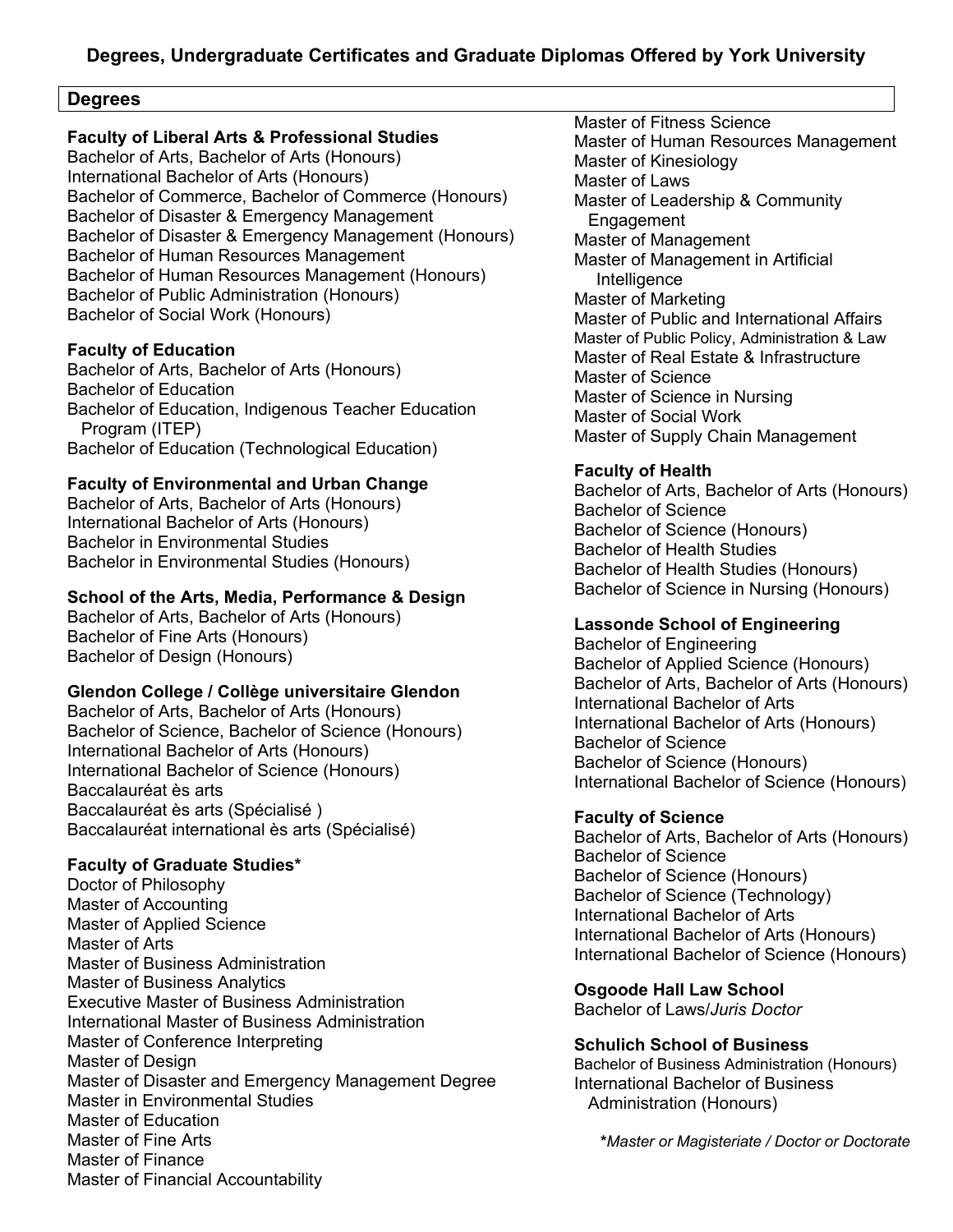# **Undergraduate Certificates**

# **Faculty of Liberal Arts and Professional Studies**

Advanced Certificate in Hebrew and Jewish Studies Advanced Certificate in Gender and Women's Studies Certificate in Geographic Information Systems (GIS) and Remote Sensing Certificate in Professional Ethics Certificate in the Teaching of English to Speakers of Other Languages Certificate of French Language Proficiency (Basic, Intermediate and Advanced) Certificate of French Language Proficiency in Business (Basic, Intermediate and Advanced) Certificate of Language Proficiency in Modern Greek Certificate of Language Proficiency in Portuguese Certificate of Language Proficiency in Spanish Language Certificate of Proficiency in Chinese Language Certificate of Proficiency in German Language Certificate of Proficiency in Japanese Language Certificate of Proficiency in Korean Language **+** Certificate of Proficiency in Modern Hebrew Language Cross-Disciplinary Certificate in Anti-Racist Research and Practice Cross-Disciplinary Certificate in Culture, Medicine & Health Cross-Disciplinary Certificate in Indigenous Studies Cross-Disciplinary Certificate in Sexuality Studies Cross-Disciplinary Certificate in Public History Disciplinary Certificate in Black Canadian Studies Disciplinary Certificate in Advocacy & Public Engagement General Certificate in Law and Society General Certificate in Refugee and Migration Studies General Certificate in Gender and Women's Studies General Certificate in Urban Studies Professional Certificate in Accounting Professional Certificate in Emergency Management Professional Certificate in Financial Planning Professional Certificate in Health Services Financial Management Professional Certificate in Human Resources Management Professional Certificate in Human Resources Management for Internationally Educated Professionals Professional Certificate in Information Technology Auditing and Assurance Professional Certificate in Investment Management Professional Certificate in Logistics Professional Certificate in Management Professional Certificate in Marketing Professional Certificate in Public Administration & Law Professional Certificate in Public Policy Analysis Professional Certificate in Real Estate

# **Faculty of Education**

Certificate in Educational Studies Diploma in Teacher Preparation in the Education of Deaf and Hard-of-Hearing Students

## **Faculty of Environmental and Urban Change**

Certificate in Geographic Information Systems and Remote Sensing

Certificate in Sustainable Energy

Cross-Disciplinary Certificate in Cultural and Artistic Practices for Environmental & Social Justice Cross-Disciplinary Certificate in Urban Ecologies General Certificate in Refugee & Migration Studies

## **School of the Arts, Media, Performance & Design**

Cross-Disciplinary Certificate in Digital Media Disciplinary Certificate in Dance Science Professional Certificate in Digital Design

## **Glendon College / Collège universitaire Glendon**

Bilingual Certificate in Public Administration and Public Policy

Certificat en rédaction professionelle

Certificate in Bilingualism, French & English

Certificate in English/Spanish, Spanish/ English **Translation** 

Certificate in Law and Social Thought

Certificate in the Discipline of Teaching English as an International Language

- Certificate of Bilingual Excellence
- Certificate of Trilingual Excellence
- Cross-Disciplinary Certificate in Sexuality Studies
- General Certificate in Refugee & Migration Studies
- Proficiency Certificate in Technical & Professional **Communication**
- Proficiency Certificate in Spanish for Business and Professional Communication

# **Faculty of Health**

Cross-Disciplinary Certificate in Aging Cross-Disciplinary Certificate in Health Informatics Disciplinary Certificate in Psychological Methods and Data Analysis **+** Professional Certificate in Athletic Therapy

(Concurrent Option)

Professional Certificate in Fitness Assessment and Exercise Counselling

York-Seneca Rehabilitation Services Program Cert.

## **Lassonde School of Engineering**

Certificate in Geographic Information Systems (GIS) and Remote Sensing Certificate in Meteorology Cross‐Disciplinary Bergeron Entrepreneurs in Science and Technology (BEST) Certificate in Technology Entrepreneurship

## **Schulich School of Business**

Certificate in International Management

### **Faculty of Science**

Professional Certificate in Actuarial Science